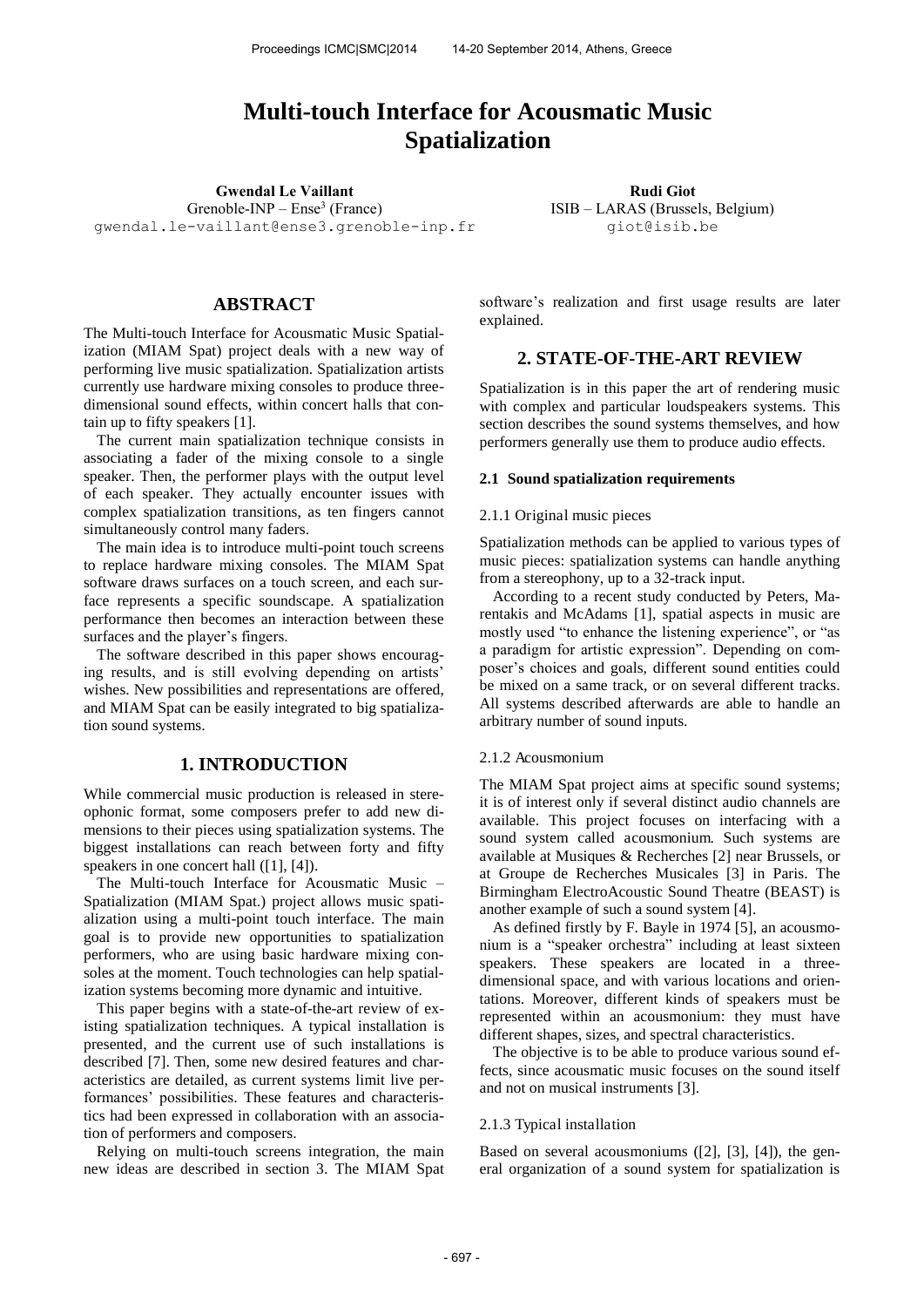represented on figure 1. Let  $N$  be the number of input tracks, and  $M \geq N$  be the number of outputs to speakers.

Spatialization is basically the routing of  $N$  input tracks, to  $M$  speakers. This routing is actually done at the first spatialization step, within the playback software, because a dematerialized routing is easier to set up than a wired one. The mixing console contains  $M$  faders, and each fader is associated to a single speaker: this console then allows more precise live spatialization effects.



**Figure 1**. Current typical spatialization system.

For example, let  $n$  be one of the  $N$  input tracks. This track  $n$  may in practice be routed to all output tracks that are linked to a speaker on the ceiling. In this case, without a mixing console, this track  $n$  would play on the whole ceiling during the entire music piece. The mixing console allows to attenuate the signal from track  $n$ , before sending it to a particular speaker. For example, with a mixing console, the track  $n$  could be heard only at the front of ceiling, or only at its back.

### **2.2 Current techniques**

#### 2.2.1 Simulated spatialization for a few speakers

The most common spatialization technique is to modify instruments and sounds, and to route them into a tiny amount of channels. Psychoacoustic knowledge and physical simulation are employed in order to recreate spatialization effects [6]. The goal is to make these effects reproducible with accessible and conventional audio systems – such as stereophonic or 5.1 systems.

These kinds of processes are the opposite of spatialization with an acousmonium: a speaker orchestra renders effects into the real acoustic world. However, it should be noticed that most of the research and software production on the topic "spatialization" deals with this case.

# 2.2.2 Software spatialization

Given the diagram of figure 1, live spatialization could be considered from two different points of view. The spatialization tool may be the Digital Audio Workstation (DAW), as well as the mixing console.

The first method is to use built-in DAW routing and spatialization tools: according to a survey conducted by Peters et al. [1], this method is used by 75 percent of the respondents. The generated piece of music may then be ready for playback on an acousmonium with a static mixing console configuration. Containing up to  $N = 16$ channels, such polyphonies do not need a significant live spatialization performance.

#### 2.2.3 Hardware spatialization

The second approach is to play back a stereophonic or quadriphonic composition, and to perform most of the spatialization work at concert time. This is done with a hardware mixing console, since working with a DAW is not sufficiently intuitive and precise in a live situation – DAWs are basically controlled by a keyboard and a mouse. According to Peters et al. [1], 58 percent of spatialization artists use a hardware mixing console as a primary spatialization tool.

Composers who use hardware spatialization tend to export their pieces on stereo format, so that the spatialization is performed live [7]. The MIAM Spat interface will focus on this case – on console-based spatialization.

# **2.3 Current limitations**

Playing on mixing consoles provides good precision about a single speaker's level, but complex sound transitions between speakers require a high level of skill.

Most of acousmoniums are built with stereophonic couples of speakers, and the left and right channels are placed side-by-side in the mixing console. To begin with a basic example, a tiny audio system of eight speakers is considered. They form a circle around the center of the concert hall, and the stereo couples are "Front", "Middlefront", "Middle-Back" and "Back". Playing a smooth sound translation from the back to the front of the room seems quite easy, with eight fingers. The player actually has to keep in mind four spatial entities: two close fingers modify the volume of a stereo couple.

Nonetheless, a smooth sound rotation around the center of the room requires more virtuosity. We will consider a rotation from the left to the right side, via the back side. To achieve this spatialization effect, many fingers have to move simultaneously and in opposite ways, as shown on figure 2.

Among several others, this example on figure 2 illustrates first limits of the mixing console, with displacement effects that are simple to conceive.

An acousmonium offers many other parameters, such as orienting sound directly towards audience or not. As described in section 2.1.2, speakers have different spectral characteristics, so that sound color is also a dynamic parameter. Timbre then becomes an important aspect of spatialization, and it can be controlled, as R. Normandeau explained [8].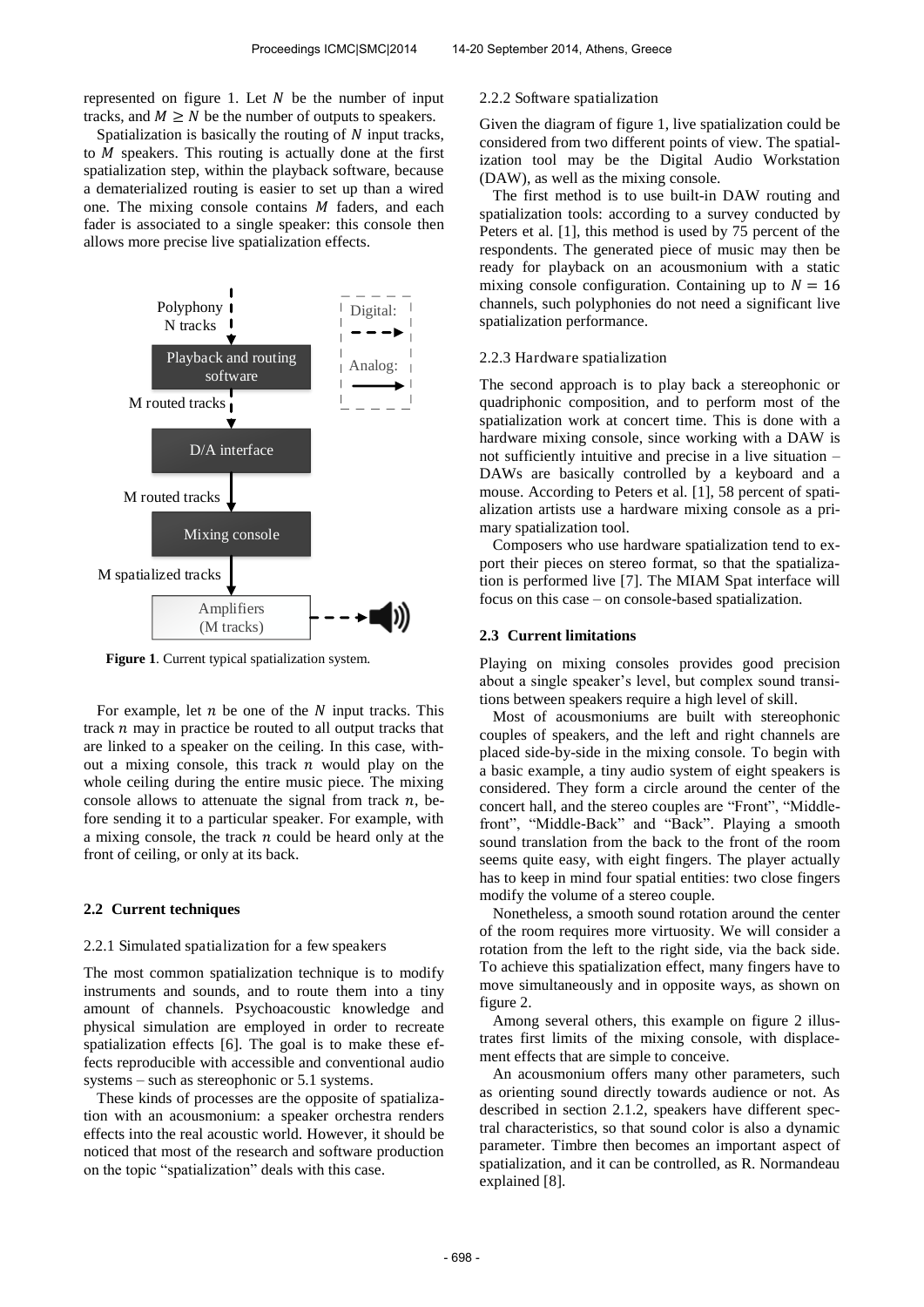Moreover, an acousmonium usually contains between  $M = 20$  and  $M = 50$  channels, which are far more than the hand's fingers. All these elements highlight a lack of versatile systems that help artists creating and realizing complex live spatialization operations.



Figure 2. Smooth sound rotation: left - back - right. Spatialization performed on a system of eight speakers with a mixing console.

# **3. OBJECTIVES**

#### **3.1 Constraints**

# 3.1.1 RME audio interfaces

The first specification is the use of RME [9] audio interfaces as digital to analog converters. The main reason is that developing prototypes on a precise hardware configuration is easier at the beginning. Besides, RME interfaces implement an intern matrix mixer associated to a software controller called Total Mix [9]. Matrix mixing principles are described in section 3.2.2.

### 3.1.2 Easy integration

It is also important that the new spatialization interface could be easily integrated to any current acousmonium. The setting up of such an audio system is already complicated, and a new performance instrument involving much more hardware would not be used in practice. Moreover, the goal is not to design a whole new spatialization system but rather to offer new possibilities using the existing system.

#### 3.1.3 System latency

Latencies considered are the delays between a gesture on the spatialization controller, and its perceived consequences on output sound. The controller may be an analog console as well as a multi-touch screen. Issues have been encountered with previous MIAM Spat prototypes, since the project consists in a transition from a mechanical interface to a virtual computed one. MIAM Spat's reactivity is a crucial point, as previously expressed by

performers in Brussels. An analog controller basically provides a zero-latency, while software controllers could lead to significant audio delays.

# **3.2 Main ideas**

#### 3.2.1 Multi-touch interfaces

With the growing amount of mass-produced multi-touch screens, the idea of using them emerged in collaboration with Musiques & Recherches. Such interfaces could replace mixing consoles during live spatialization performances. In theory, a ten-point touch interface is able to perform the same actions than a mixing table – with a virtual graphical mixing console for example – while new functionalities could be implemented.

There remain indeed differences between a mechanical mixing system and a virtual one. However, the consoles used in live performances by Musiques & Recherches do not contain motorized faders; the only feedback is the feeling of a cursor's position. Multi-point touch interfaces then should not be inconvenient.

# 3.2.2 Mixer configurations

As detailed in section 2.3, substantial improvements in intricate live spatialization transformations are yet possible. In this section 2.3, the left-back-right rotation is actually described with several steps; each one represents a static state of the whole hardware mixer. Performing spatialization is then driving the system from one state to another. These steps are software-managed in MIAM Spat, since most DAWs and RME's Total Mix include controllable mixing consoles.

Producing dynamics includes two phases. The first is to define mixer states, and interpolation methods between them. This phase occurs before the performance, which is the second phase consisting in controlling interpolations between chosen mixer states.

Transformations between mixer states are controlled by the performer, but they are computed by the MIAM Spat software. This idea solves the issue of transitions being too complex.

#### 3.2.3 Matrix-based mixing

Let  $I, Q$  be the input and output vectors of a spatialization mixer, both of size  $M$ . Spatialization using a mixing console actually consists in computing:

$$
\mathbf{Q} = R(t)\mathbf{I} \tag{1}
$$

Where  $R(t)$  is the M-by-M routing matrix at time t. Please notice that a  $R(t)$  matrix is the formal representation the mixer state at time  $t$ .

On the one hand, this routing matrix is diagonal when using an analog hardware mixing console: input  $m$  can only be routed to output  $m$ , with an attenuation coefficient. On the other hand, modern software mixers allow matrix routing, which formally means that  $R(t)$  must not be a diagonal matrix. Any input can then be routed to any output and this brings new spatialization possibilities. A detailed in section 3.1.1, this routing feature is available with RME sound interfaces that we use.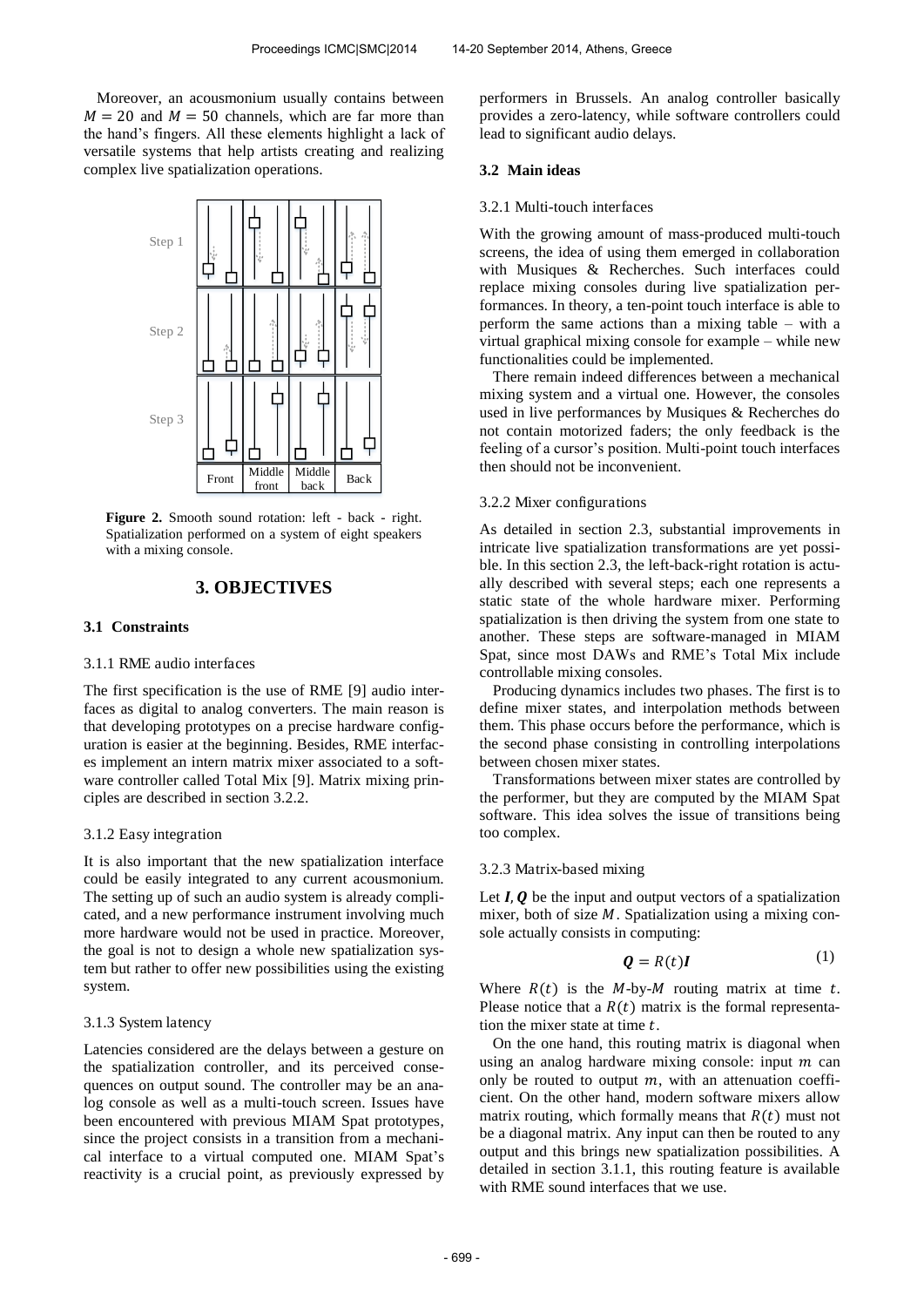# 3.2.4 Touch areas

Spatialization using MIAM Spat relies on the  $R(t)$  matrix, but its dimension can reach  $M = 40$  or  $M = 50$ : drawing such a matrix on a screen does not make sense, for a live performance. The choice has been made that important states – defined before the concert – are represented by surfaces on a touch screen. Those surfaces will be convex, and their borders will be polygons. A transition from a mixer state to another is then equivalent to a finger movement on the touch screen from a surface to another. An illustration of these touch areas is available on figure 3.



**Figure 3.** Basic example of MIAM Spat touch areas, representing mixer spatialization states. The black dot stands for the control finger's location.

On this figure 3, a finger touches the screen at the black  $dot's$  position at time  $t$ . This point belongs to two areas: one represents the "Back" spatialization state, and the other represents the "Left" state. MIAM Spat will then interpolate a routing matrix R(t), given  $R_{\text{back}}$  and  $R_{\text{left}}$ . For more explanation on transition's computation, please see section 4.2.

The transition described on figure 2, section 2.3, is much easier to perform using MIAM Spat. The "Left-Back-Right" movement on a hardware mixer is equivalent to a simple finger displacement on the touch screen: a finger has to move from the "Left" labeled dot, to the "Back", and eventually to the "Right". During the whole gesture, MIAM Spat computes transitional  $R(t)$  matrices.

# **4. REALISATION**

#### **4.1 Platform, and touch data**

#### 4.1.1 C# software

As latency is a critical point, the last MIAM Spat version is not developed on usual prototyping environments like Max [10] or Processing [11]. A lower-level and objectoriented programming language is necessary; C# has been chosen over C++ because of features making prototyping easier [12]. The last MIAM Spat software is then at the moment developed on Windows only.

#### 4.1.2 Multi-touch data gathering

Whereas programming environments allow easy access to computer's mouse information, multi-point touch interaction data require a specific Application Programming Interface (API). Accessing such data is quick and robust using C# and Windows API [12].

The use of a recent protocol for multi-touch interfaces was also considered: some tests were made using TUIO ([13], 2005), which is open-source and platformindependent. Latency issues were unfortunately encountered, since many multi-touch screens do not send native TUIO messages.

Please notice that one touch point is sufficient to control the current MIAM Spat interface, but features using several touch points are planned: this is why multi-point touch support is already necessary.

#### **4.2 Interpolation methods**

### 4.2.1 Interpolation functions

Details on interpolation methods will rely on the spatialization example from figure 3. At first, a basic sound displacement from the left to the back of the concert hall will be explained.

At the beginning, the finger is placed near the grey dot labeled "Left"; this dot locates an arbitrary mass center for the "Left" area. Let  $w_{left}$  be a coefficient computed to represent how the finger is close to the mass center. The exact method for  $w_i$  computing – for a given area  $i$  – is given in section 4.2.2, but the main constraints are:

$$
\begin{cases} w_i = 1.0 \text{ when a finger is on mass center} \\ w_i = 0.0 \text{ when a finger is on area's border} \end{cases} \tag{2}
$$

When the finger is only over the "Left" area, the routing matrix is  $R(t) = R_{left}$ . Then, the finger moves over both areas "Left" and "Back", and MIAM Spat computes two coefficients  $w_{left}$  and  $w_{back}$ . Interpolated routing matrix depends on these two coefficients, and also on the two routing matrices  $R_{left}$  and  $R_{right}$ , such that:

$$
R(t) = f(R_{left}, W_{left}, R_{back}, W_{back})
$$
 (3)

The function f might be an arbitrary interpolation, and we choose for MIAM Spat a linear interpolation. When a finger moves over at least one touch area, the general formula is:

$$
R(t) = \frac{\sum_{i} w_{i} R_{i}}{\sum_{i} w_{i}}
$$
 where *i* is a touch area (4)

# 4.2.2  $w_i$  coefficients computing

A coefficient  $w_i$  expresses how close a finger is to the mass center of touch area *i*:  $w_i$  will be called interaction weight. To satisfy constraints (2), various functions may be employed, but we chose to use a projection of the finger touch point.

Let  $G_i$  be the center of mass of touch area i, and  $A_{i1}, \ldots, A_{iK}$  the K points that form the polygonal border of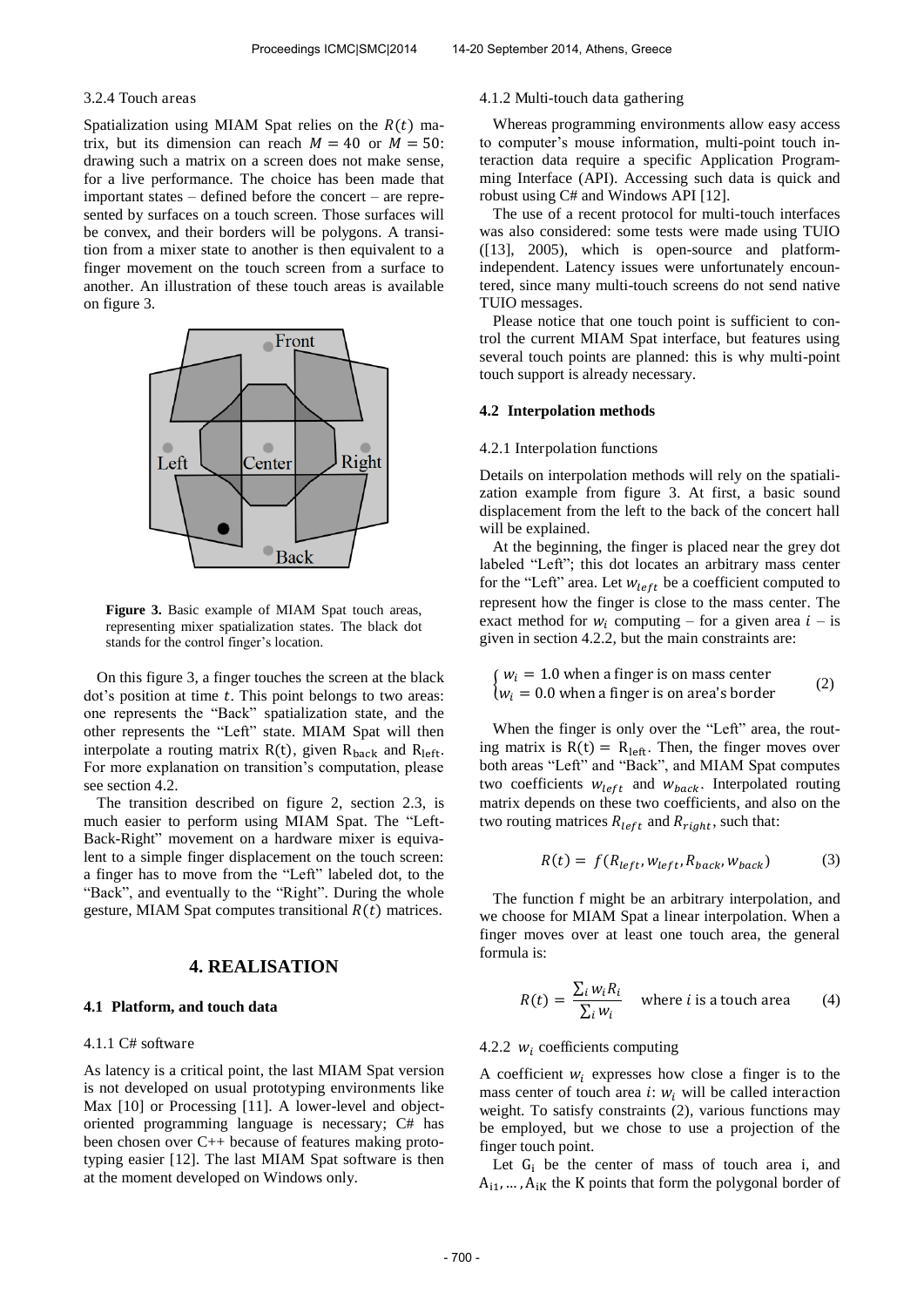surface i. Let T be the finger interaction point. Touch areas in MIAM Spat are convex surfaces, and their borders are polygons: this is why a touch area can be divided into K triangles  $G_iA_{i1}A_{i2}$ , ...,  $G_iA_{iK}A_{i1}$ .

If a touch point  $T$  is over the area  $i$ , it necessary belongs to exactly 1 of the  $K$  triangles. Let  $T'$  be the intersection point between  $G_iT$ , and the side of that triangle that is a border of the touch area. Figure 4 illustrates this geometry construction, with a surface similar to the "Left" surface from figure 3.

Given the point  $T'$ , the interaction weight  $w_i$  is:

$$
w_i = \frac{\left\| \overrightarrow{G_i T} \right\|}{\left\| \overrightarrow{G_i T'} \right\|} \tag{5}
$$



**Figure 4.** Interaction weight computing by projection, with K=4.  $G_i$  is the center of mass, T is the touch point,  $T'$  is the projected point.

This projection system allows continuous sound transitions when moving from an area to another. When leaving an area  $i$ , the computed interaction weight  $w_i$  tends to zero near the border, so that contribution from area  $i$  to the routing matrix  $R(t)$  becomes negligible.

#### **4.3 Communication means**

### 4.3.1 Interfacing

After updating the routing matrix  $R(t)$ , the result is sent to RME Total Mix, which is a mixer software. It controls intern matrix mixer of RME sound interfaces, and necessarily runs on the computer which plays back an acousmatic composition.

MIAM Spat software runs on a separate Windows computer, connected to the computer running Total Mix. Figure 5 shows where the MIAM Spat interface is connected, and should be compared to figure 1.

#### 4.3.2 Total Mix MIDI controlling

Matrix mixer data was initially sent using the Musical Instrument Digital Interface (MIDI) protocol, but a bandwidth issue was encountered. A MIDI connection offers a bandwidth of only  $3,125$  bytes per second [14], while sending  $M$ -by- $M$  matrices requires much more.

A common size for an acousmonium is  $M \ge 40$ , then a  $R(t)$  matrix may be more than 1600 bytes. The amount of data actually sent may be smaller, as each  $R(t)$  element is not necessarily modified by a transition. However, the latency could reach more than 500ms in the worst case, which does not satisfy our initial constraints.



**Figure 5.** New spatialization system, including the MI-AM Spat interface.

When using the MIAM Spat interface, the mixing console becomes useless and has to be in "neutral" position: all its faders will have to be at the  $0dB$  position.

#### 4.3.3 OSC via local network

Open Sound Control (OSC) protocol allows data transmitting over UDP packages [15], which is much faster and offers a bigger bandwidth. So, the computer running MIAM Spat is connected by Ethernet to the computer running Total Mix.

# **5. FIRST RESULTS**

Two main categories of results are obtained with MIAM Spat: at first the satisfaction of initial given constraints, and later new features available for live performances.

#### **5.1 Constraints**

### 5.1.1 Latency

Results about latency are hard to quantify precisely: this would require a system that computes the exact delay between a tap on the touch screen and its audio consequences.

The overall latency is nonetheless weak. When using MIAM Spat with a mouse – and not with a finger on a touch screen – delays are not significant. The audio system seems to follow the exact behavior of the mouse.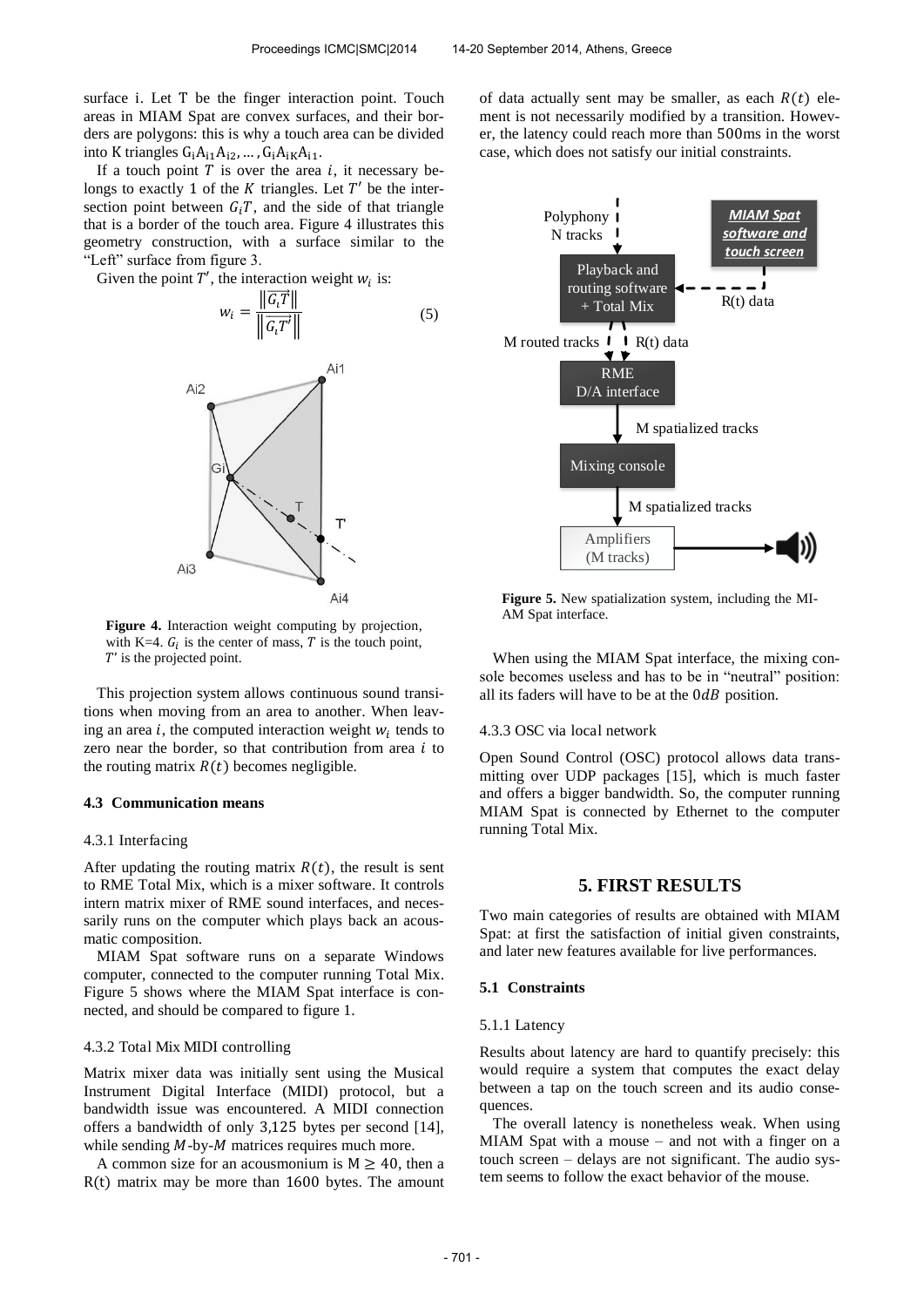Latency is however felt when using multi-touch screens. Before sending high-level touch information, these screens need a slight delay to process raw touch data from sensors. Depending on the screen's technology and manufacturer, this processing may be negligible or not. Some multi-point touch screens showed very good reactivity, while others lead to perceptible delays.

# 5.1.2 Integration to current systems

As expressed in section 3.1, the ease of integration to an acousmonium is important. The interfacing scheme from section 4.3.1 shows that MIAM Spat is connected to only one of the spatialization chain's elements.

This makes its integration better, as it can be easily removed if not used by a performer. Besides, MIAM Spat sends data, but does not need to receive any kind of data. The current spatialization system then remains exactly the same, with or without MIAM Spat.

# **5.2 New spatialization abilities**

# 5.2.1 Visualization

The most obvious new feature with MIAM Spat, is that spatialization can be graphically represented on a surface. A touch area's location may be related to its associated mixer configuration, and its shape can be freely defined – it only has to be convex.

For example, a touch area for the "Front Direct" mixer configuration could be located at the top of the touch screen, near its center. A touch area for a "Right Diffuse" mixer routing configuration could be located at the right of the screen, near its frame.

Traditional spatialization using hardware mixing consoles did not allow such representations. One routed track, among the  $M$  tracks, could only get a label on the mixing console.

# 5.2.2 Complex, smooth, and fast transitions

As quickly detailed in section 3.2.2, MIAM Spat technically allows complex spatialization transitions. Applying sound displacements and effects becomes easier and more intuitive. A precise spatialization control requires however to setup many different touch areas, in order to get many different available mixer configurations.

The computing method for interaction weights  $w_i$  also allows intricate transitions to be smooth and continuous. As detailed in section 4.2.2, the projection method ensures sound continuity when going from a touch area to another – from a mixer state to another. Moreover, MI-AM Spat allows performers to play the transition dynamics that they desire. The linear interpolation method is the most simple and the most neutral, so that performers are not influenced when playing.

Very fast transitions can nonetheless occur, and that was not possible with a hardware mixing console. The first way this is achieved, is to quickly move a finger from one touch area to another. The second way is to tap the touch screen at any location. When the tap hits one or several touch areas, a new routing state is instantaneously computed and sent to Total Mix. This results in an instantaneous audio spatialization change, whereas this was not possible with a mixing console.

# **6. CONCLUSIONS**

Early MIAM Spat usage results are encouraging, as they fulfill initial objectives and constraints. At first, MIAM Spat is actually designed to easily integrate an acousmonium, since a performer can choose to use it or not. Introducing a new artistic tool requires times, and some people may prefer to use the traditional hardware mixing console.

The use of multi-point touch interfaces brings new spatialization possibilities, as it was one of the main goals of the MIAM Spat project. It introduces a new approach of spatialization, based on transitions between mixer states. This approach must still be tested and commented on by more performers, in order to improve it, but it is already usable.

Many features are however still being defined and developed in association with Musiques & Recherches. Among them, the main one is to create automatic transitions, based on physical models. The movements could for example include inertia parameters, since current spatialization dynamics in MIAM Spat are exclusively controlled by the performer.

# **Acknowledgements**

We would like to offer our special thanks to Ludovic Laffineur (ISIB – LARAS) for his useful comments on an earlier version on this manuscript. We also thank Annette Vande Gorne and Rafael Muñoz Gomez from Musiques & Recherches for their collaboration to the project.

# **7. REFERENCES**

- [1] N. Peters, G. Marentakis, and S. McAdams, "Current Technologies and Compositional Practices for Spatialization: A Qualitative and Quantitative Analysis," Computer Music Journal, vol. 35, no. 1, pp. 10-27, 2011.
- [2] Musiques & Recherches association. "Dispositifs techniques," retrieved March 27, 2014. [http://www.musiques](http://www.musiques-recherches.be/fr/concerts/dispositions-techniques)[recherches.be/fr/concerts/dispositions-techniques](http://www.musiques-recherches.be/fr/concerts/dispositions-techniques)
- [3] M. Battier. "What the GRM brought to music: from musique concrete to acousmatic music," Organised Sound, vol. 12, no 3, p. 189, 2007.
- [4] University of Birmingham, "Studios, Facilities and Equipment," retrieved on March 30, 2014. [http://www.birmingham.ac.uk/facilities/BEAST/stud](http://www.birmingham.ac.uk/facilities/BEAST/studios/index.aspx) [ios/index.aspx](http://www.birmingham.ac.uk/facilities/BEAST/studios/index.aspx)
- [5] F. Bayle, "A propos de l'acousmonium," Recherche Musicale au GRM, vol. 397, pp. 144-146, 1989.
- [6] M. Schumacher and J. Bresson, "Spatial Sound Synthesis in Computer-Aided Composition," Organised Sound, vol. 15, no 3, pp. 271-289, 2010.